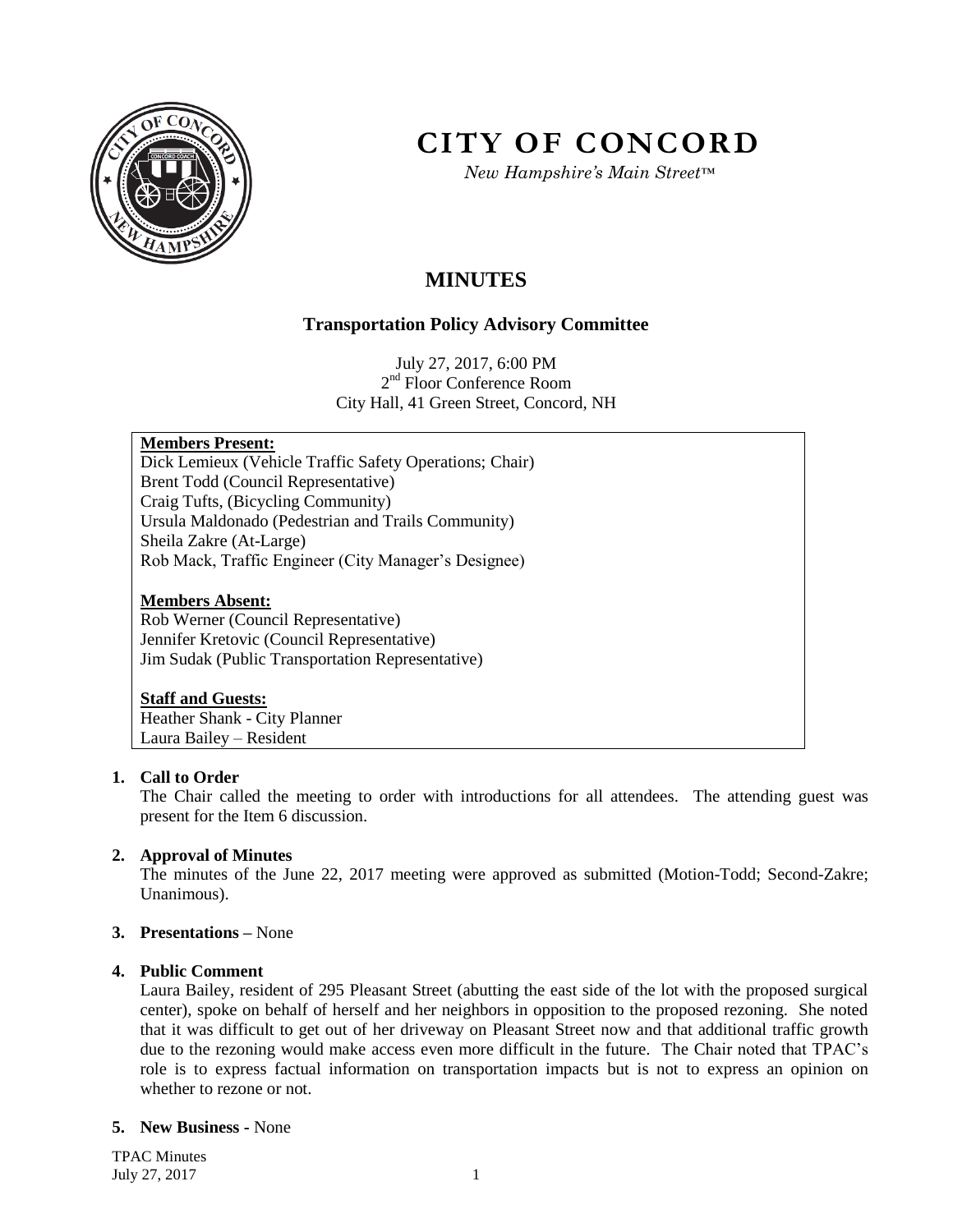#### **6. Old Business**

#### **a. Pleasant Street Rezoning Proposal**

Following up on TPAC's discussion last month, the Chair distributed a suggested text for a TPAC finding based on last month's staff presentation regarding the traffic study for the rezoning proposal. He noted that the objective of the response should be to inform the Planning Board of transportationrelated impacts of the rezoning proposal and what infrastructure improvements would be needed to mitigate those impacts. Attendees spent considerable time discussing and modifying the draft response, with the latest revision reproduced below. Due to time constraints, attendees concurred to suspend further editing of the draft document until the next meeting, possibly a supplemental meeting scheduled earlier than TPAC's regular August meeting. Craig Tufts also suggested that further consideration of the draft include a statement on potential rezoning impacts on livability and walking/bicycling along the nearby Pleasant Street corridor.

Draft text as of 7/27/2017:

Based on TPAC's review of the traffic study prepared by Stephen G. Pernaw & Company, Inc. and the July 6, 2017 traffic review prepared by Rob Mack, TPAC finds that, if the rezoning of the corridor is approved as proposed, increased traffic due to the rezoning would require three significant infrastructure investments by 2035, the presumed full build-out date, which would not be realized without the rezoning.

First, Pleasant Street, from Dunbarton Road to Langley Parkway, would need to be widened to add two-way left turn lane and a bike lane in each direction; right of way would need to be acquired. Without rezoning, the existing two-lane section would be adequate through the long term. *Langley Parkway Phase 3 would not mitigate the need for this widening*.

Second, three right-turn lanes would need to be added to the Pleasant/Langley intersection. Without rezoning, the existing intersection would be adequate through the long term. *Langley Parkway Phase 3 improvements would mitigate part of this impact by providing two of these three right turn lanes.*

Third, a two-lane roundabout would have to be built to handle increased traffic at the Pleasant Street-Warren Street-North Fruit Street-South Fruit Street intersection; right of way would need to be acquired at significant cost. Without the rezoning, a single lane roundabout, likely with a slip lane(s), would be adequate in the long term. *Langley Parkway Phase 3 project would divert enough traffic away from this intersection so that the smaller one-lane roundabout would be adequate.*

#### **7. Consent Reports**

#### **a. Acceptance of Subcommittee Minutes**

The following subcommittee reports were accepted by unanimous consent: Bicycle/Pedestrian – June 5, 2017; Public Transportation – May 16 and June 27, 2017; and Traffic Operations – June 20, 2017.

8. **City Council Meeting Update** Not discussed

#### **9. TPAC Referrals from City Council, Staff and Chair**

**a. Referral from Councilor Kretovic regarding a resident request for review of the curb line constructed at the driveway to #244 N. State Street** Not discussed.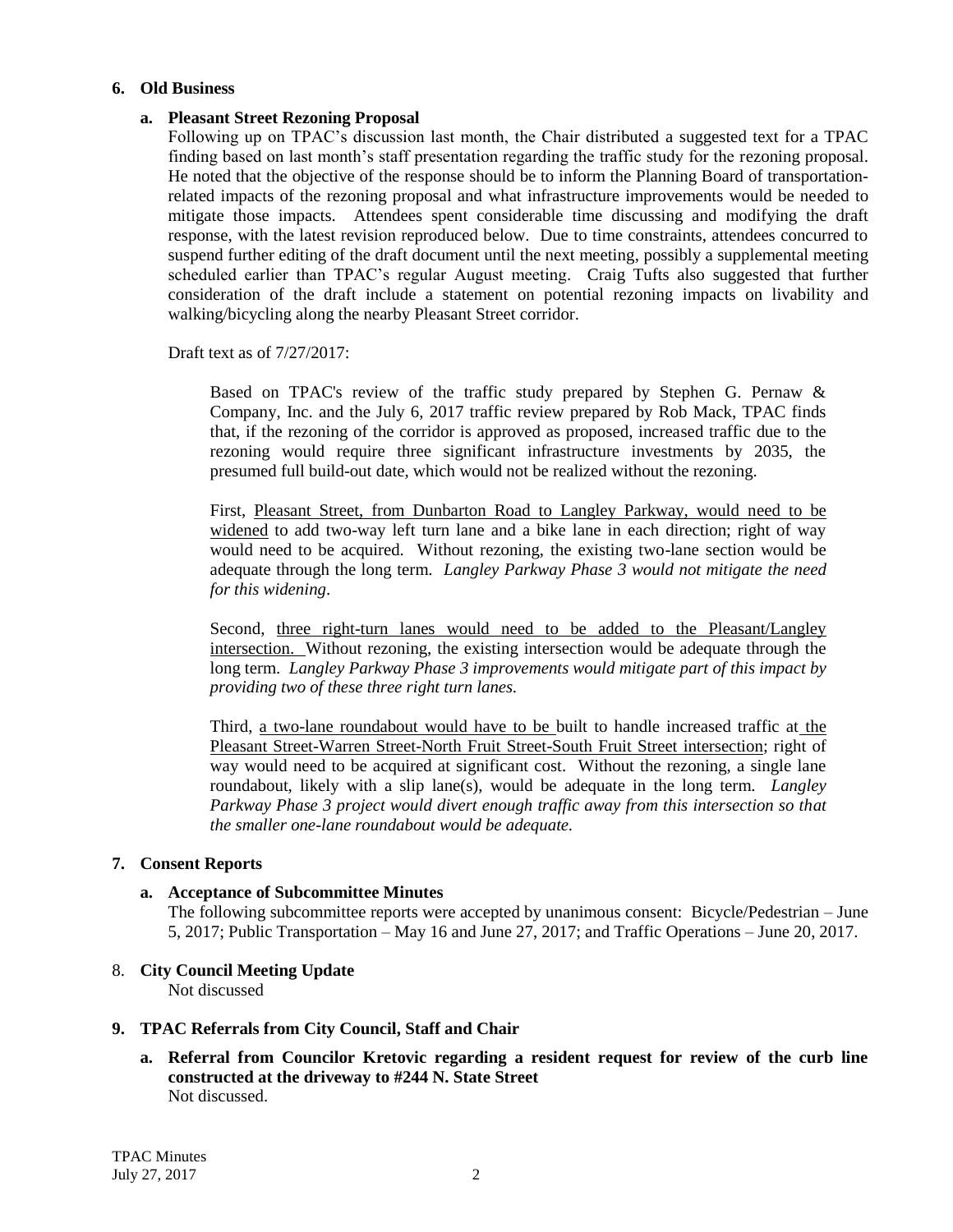#### **10. Status Report on Subcommittees**

#### **a. Bicycle/Pedestrian Committee (TPAC-BP), Craig Tufts**

Craig Tufts reported that TPAC-BP met earlier this month and discussed two time-sensitive items for which TPAC action was requested. The first item involved NHDOT's ongoing repaving projects on: NH Route 106 in the vicinity of I-393 Exit 3 and Loudon Road; and the US 202 Connector from N. Main Street to South Commercial Street. This section of NH 106 has inadequate shoulder width for safe bicycle travel, whereas the roadway to the north and south, including the easterly end of Loudon Road does provide reasonable shoulder width. Similarly, bicycle travel is allowed on the US 202 Connector from N. Main Street to S. Commercial Street but there is inadequate shoulder area available. As the repaving projects make possible a new pavement marking layout, TPAC-BP was investigating if NHDOT could restripe the through traffic lanes to be 11 feet wide instead of the NHDOT's 12-foot typical so that the striped shoulder could be wider for bicycles. Craig Tufts noted that NHDOT was amenable to the option but would require a formal letter from the City with the request. TPAC members concurred with the recommendation to widen the shoulders to the extent practical and noted this would be consistent with the City's Complete Streets Policy. TPAC approved a motion to have staff draft a letter requesting the NHDOT to consider installing 11-foot wide lanes in these repaved areas of both projects so that wider shoulders can be provided for bicycles (Motion-Tufts; Second-Todd; unanimous). Heather Shank would verify if this letter should ultimately be submitted by the City Manager and if a report to Council would also be needed.

Craig Tufts also noted that TPAC-BP had discussed the potential availability of Pan Am railroad right-of-way along N. State Street in the vicinity of the Smokestack Center (former Concord-to-Claremont line). TPAC-BP inquired if TPAC would consider sending a letter to the Conservation Commission in support of the City acquiring the right-of-way for purpose of a recreational trail. Heather Shank noted that the Conservation Commission would not find value in this land as a conservation resource, but might support the acquisition for trail purposes if it was supported by TPAC and if the acquisition process was administered by others. Craig Tufts made a motion that TPAC send a letter to the Conservation Commission in support of purchasing the Pan Am owned properties in the vicinity of Smokestack Center for the purpose of developing a shared use path. The letter will demonstrate the transportation value of a trail on these parcels, and also address administrative roles in acquiring the properties (Motion-Tufts; Second-Todd; unanimous). Craig Tufts offered to draft the letter and would coordinate with Heather Shank regarding the submission to the Conservation Commission.

- **b. Public Transportation Committee (TPAC-PT), Sheila Zakre** Not discussed.
- **c. Traffic Operations Committee (TOC), Rob Mack** Not discussed.

#### **11. Staff Updates**

- **a. Loudon Road Corridor Improvements (CIP 19)** Not discussed.
- **b. Mountain/Shawmut/East Side/Exit 16 Roundabout (CIP 24)** Not discussed.
- **c. Merrimack River Greenway Trail (CIP 543)** Not discussed.
- **d. I-93 Bow-Concord (NHDOT)** Not discussed.
- **e. Storrs Street Extension North (CIP 18)** Not discussed.